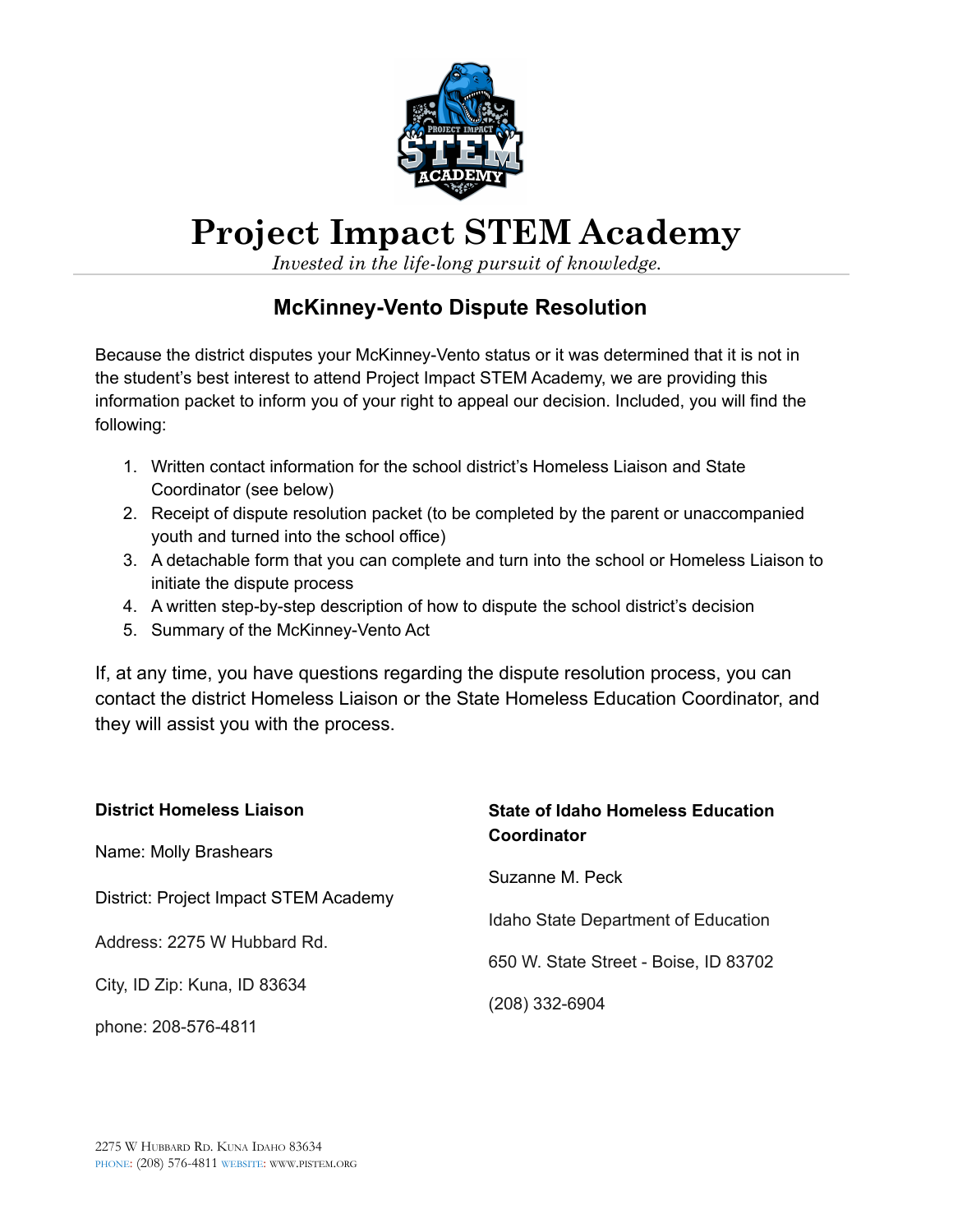

#### **McKinney-Vento Dispute Resolution Process**

If a parent, guardian, or unaccompanied youth wishes to appeal a school district's decision regarding school placement or eligibility:

1. The parent/unaccompanied youth must promptly submit a dispute resolution form (included in the packet received upon written notification of eligibility or school placement decision) to the district Homeless Liaison where enrollment is sought after receiving the district's Written Notification of Eligibility and/or School Placement Decision. (Level I)

2. Within ten (10) business days of their receipt of the complaint, the district must make a decision on the complaint and inform the parent or unaccompanied youth of their decision in writing.

If the parent or youth disagrees with the decision made at Level I and wishes to move the dispute resolution process forward to Level II, the parent or unaccompanied youth shall notify the district's Homeless Liaison of their intent to proceed to Level II.

- 1. The District must expeditiously forward all written documentation and related paperwork to the Idaho SDE Homeless Education Coordinator, for review and determination.
- 2. The entire dispute package including all documentation and related paperwork is to be submitted to Idaho State Department Education in one complete package via hard copy mail delivery. Documents submitted separately from the dispute package may not be reviewed. It is the responsibility of the District to ensure the dispute packages are complete and ready for review.
- 3. The State of Idaho Homeless Education coordinator, along with appropriate SDE personnel, will make a final decision within ten (10) business days of receipt of the complaint.
- 4. The final decision will be forwarded to the school district's Homeless Liaison for distribution to the parent and local Superintendent.
- 5. The decision made by Idaho SDE will be the final resolution for placement of a homeless child or youth in the district.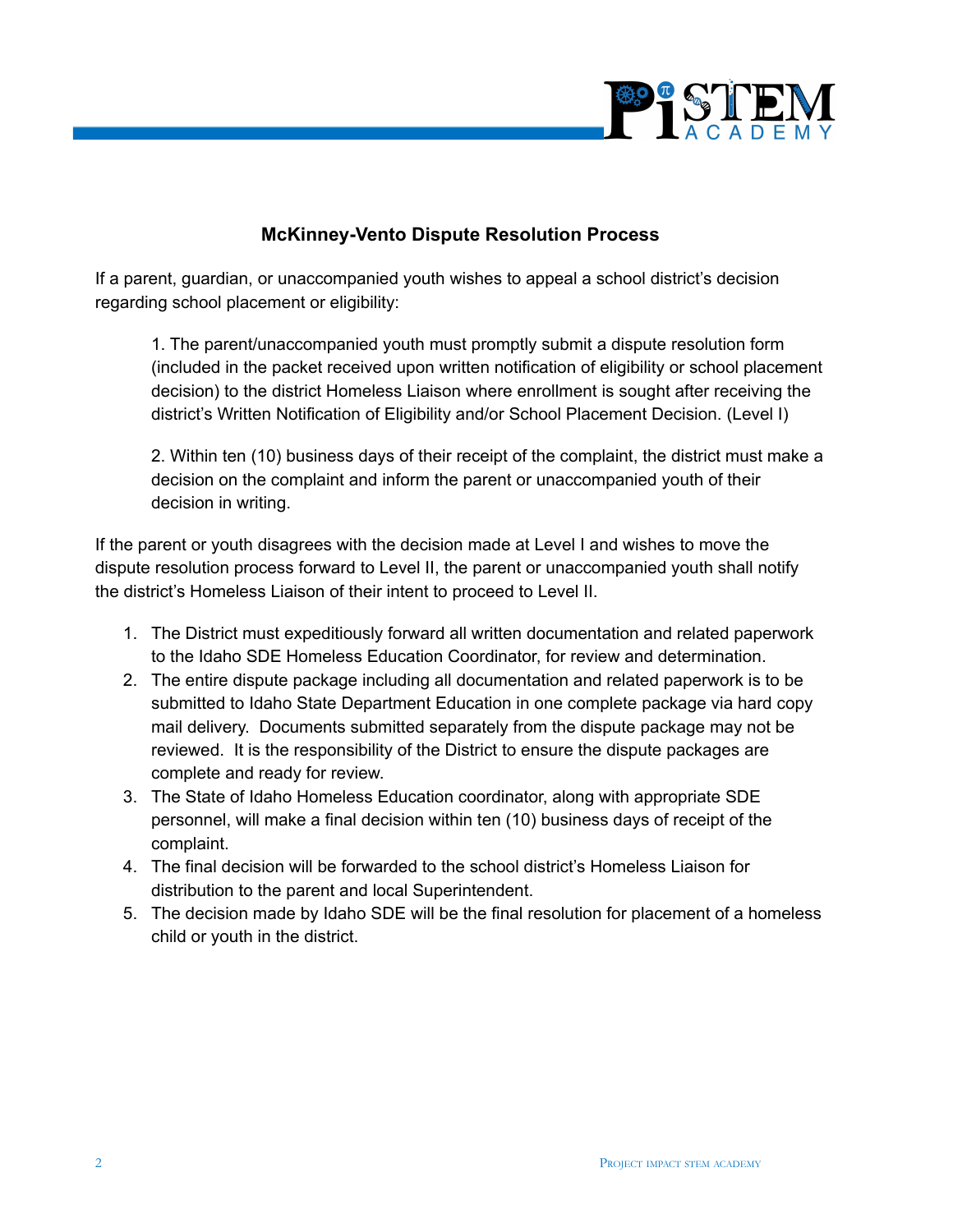

## **Dispute Resolution Form**

Date: \_\_\_\_\_\_\_\_\_\_\_\_\_\_\_\_\_\_\_

| I have received the explanation of the district's placement decision concerning my         |                     |
|--------------------------------------------------------------------------------------------|---------------------|
| children/myself, (name):                                                                   | I disagree with the |
| district's placement decision, and I am appealing that decision for the following reasons: |                     |

\_\_\_\_\_\_\_\_\_\_\_\_\_\_\_\_\_\_\_\_\_\_\_\_\_\_\_\_\_\_\_\_\_\_\_\_\_\_\_\_\_\_\_\_\_\_\_\_\_\_\_\_\_\_\_\_\_\_\_\_\_\_\_\_\_\_\_\_\_\_\_\_\_\_\_\_

\_\_\_\_\_\_\_\_\_\_\_\_\_\_\_\_\_\_\_\_\_\_\_\_\_\_\_\_\_\_\_\_\_\_\_\_\_\_\_\_\_\_\_\_\_\_\_\_\_\_\_\_\_\_\_\_\_\_\_\_\_\_\_\_\_\_\_\_\_\_\_\_\_\_\_\_

\_\_\_\_\_\_\_\_\_\_\_\_\_\_\_\_\_\_\_\_\_\_\_\_\_\_\_\_\_\_\_\_\_\_\_\_\_\_\_\_\_\_\_\_\_\_\_\_\_\_\_\_\_\_\_\_\_\_\_\_\_\_\_\_\_\_\_\_\_\_\_\_\_\_\_\_

\_\_\_\_\_\_\_\_\_\_\_\_\_\_\_\_\_\_\_\_\_\_\_\_\_\_\_\_\_\_\_\_\_\_\_\_\_\_\_\_\_\_\_\_\_\_\_\_\_\_\_\_\_\_\_\_\_\_\_\_\_\_\_\_\_\_\_\_\_\_\_\_\_\_\_\_

\_\_\_\_\_\_\_\_\_\_\_\_\_\_\_\_\_\_\_\_\_\_\_\_\_\_\_\_\_\_\_\_\_\_\_\_\_\_\_\_\_\_\_\_\_\_\_\_\_\_\_\_\_\_\_\_\_\_\_\_\_\_\_\_\_\_\_\_\_\_\_\_\_\_\_\_

\_\_\_\_\_\_\_\_\_\_\_\_\_\_\_\_\_\_\_\_\_\_\_\_\_\_\_\_\_\_\_\_\_\_\_\_\_\_\_\_\_\_\_\_\_\_\_\_\_\_\_\_\_\_\_\_\_\_\_\_\_\_\_\_\_\_\_\_\_\_\_\_\_\_\_\_

\_\_\_\_\_\_\_\_\_\_\_\_\_\_\_\_\_\_\_\_\_\_\_\_\_\_\_\_\_\_\_\_\_\_\_\_\_\_\_\_\_\_\_\_\_\_\_\_\_\_\_\_\_\_\_\_\_\_\_\_\_\_\_\_\_\_\_\_\_\_\_\_\_\_\_\_

I understand that the district will ensure that my child/I will have the opportunity to attend and participate at the school where enrollment is sought while the dispute is being carried out.

\_\_\_\_\_\_\_\_\_\_\_\_\_\_\_\_\_\_\_\_\_\_\_\_\_\_\_\_\_\_\_\_\_\_\_\_\_\_\_\_\_\_\_\_\_\_\_\_\_\_\_\_\_\_\_\_\_\_\_\_\_\_\_\_\_\_\_\_\_\_\_\_\_\_\_\_

| Parent/Guardian/Youth Signature                                                                                                                                                                                                | Date |
|--------------------------------------------------------------------------------------------------------------------------------------------------------------------------------------------------------------------------------|------|
| <b>School District Personnel Signature</b><br><b>School District Use Only:</b>                                                                                                                                                 | Date |
| Date received: Note that the state of the state of the state of the state of the state of the state of the state of the state of the state of the state of the state of the state of the state of the state of the state of th |      |
| Received by (Name and Title):                                                                                                                                                                                                  |      |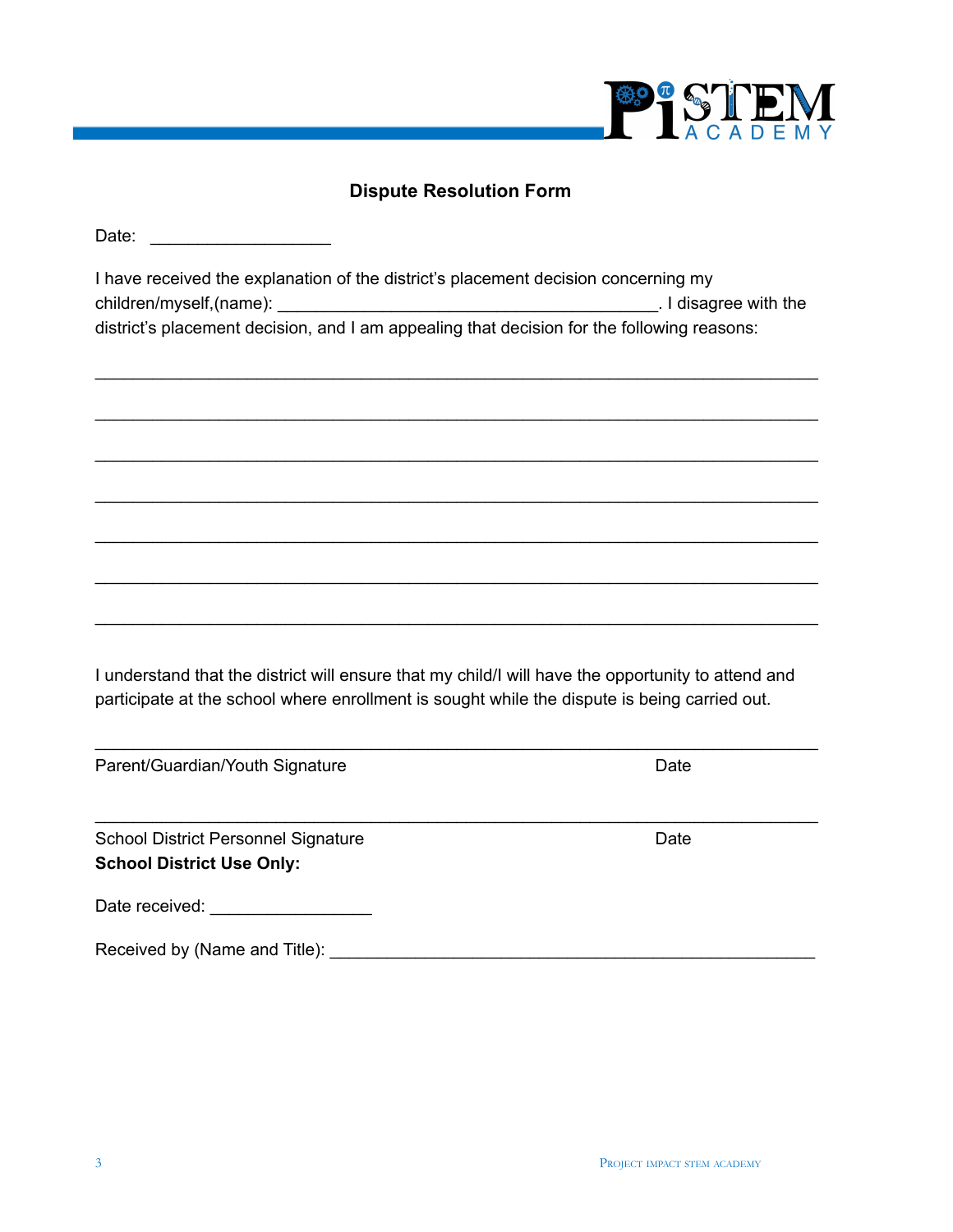

#### **Summary of the McKinney-Vento Act**

The McKinney-Vento program is designed to address the problems that homeless children and youth have faced in enrolling, attending, and succeeding in school. Under this program, State educational agencies (SEAs) must ensure that each homeless child and youth has equal access to the same free, appropriate public education, including a public preschool education, as other children and youth. Homeless children and youth should have access to the educational and other services that they need to enable them to meet the same challenging State student academic achievement standards to which all students are held. In addition, homeless students may not be separated from the mainstream school environment. States and districts are required to review and undertake steps to revise laws, regulations, practices, or policies that may act as a barrier to the enrollment, attendance, or success in school of homeless children and youth. Idaho addresses this issue in Idaho Code 33-1404: Homeless children and youth may attend any school district or school within a district without payment of tuition when it is determined to be in the best interest of that child.

The program is authorized under Title VII-B of the McKinney-Vento Homeless Assistance Act (42 USC 11431 et seq.), (McKinney-Vento Act). The program was originally authorized in 1987 and, most recently, reauthorized by the No Child Left Behind Act of 2001.

The McKinney-Vento Act defines "homeless children and youth" as individuals who lack a fixed, regular, and adequate nighttime residence. The term includes:

- 1. Children and youth who are:
	- a. sharing the housing of other persons due to loss of housing, economic hardship, or a similar reason (sometimes referred to as doubled-up);
	- b. living in motels, hotels, trailer parks, or camping grounds due to lack of alternative adequate accommodations;
	- c. living in emergency or transitional shelters; d. abandoned in hospitals; or e. awaiting foster care placement.
- 2. Children and youth who have a primary nighttime residence that is a public or private place not designed for, or ordinarily used as, a regular sleeping accommodation for human beings;
- 3. Children and youth who are living in cars, parks, public spaces, abandoned buildings, substandard housing, bus or train stations, or similar settings; and
- 4. Migratory children who qualify as homeless because they are living in circumstances described above.

According to the McKinney-Vento Act, eligible students have rights to: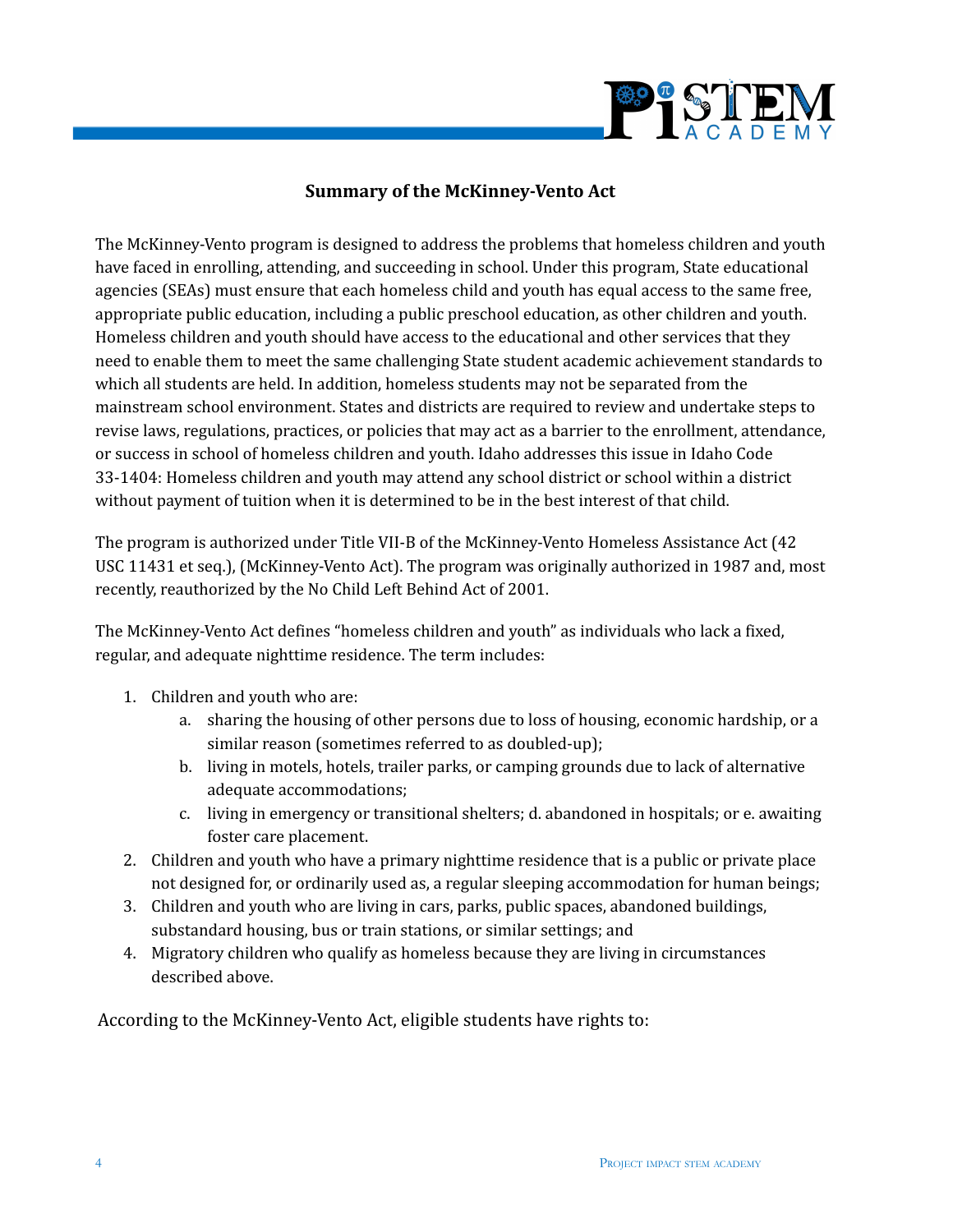

**\*Immediate enrollment:** *Documentation and immunization records cannot serve as a barrier to the enrollment in school.*

**\*School Selection:** Eligible students have a right to select from the following schools:

§ The school he/she attended when permanently housed (School of Origin)

§ The school in which he/she was last enrolled (School of Origin)

§ The school in the attendance area in which the student currently resides (School of Residency)

**\*Remain enrolled** *in his/her selected school for the duration of homelessness, or until the academic year upon which they are permanently housed.*

*\****Participate in programs** *for which they are eligible, including Title I tutoring programs, Free Lunch in schools with the, National School Lunch Program, Head Start & Even Start Preschool Programs.*

**\*Transportation Services:** *A McKinney-Vento eligible student attending his/her School of Origin has a right to transportation to and from the School of Origin.*

**\*Dispute Resolution:** *If you disagree with school officials about enrollment, transportation, or fair treatment of a homeless child or youth, you may file a complaint with the school district. The school district must respond and attempt to resolve it quickly. During the dispute, the student must be immediately enrolled in the school and provided transportation until the matter is resolved. The McKinney Vento Liaison will assist you in making decisions, providing notice of any appeal process, and filling out dispute forms.*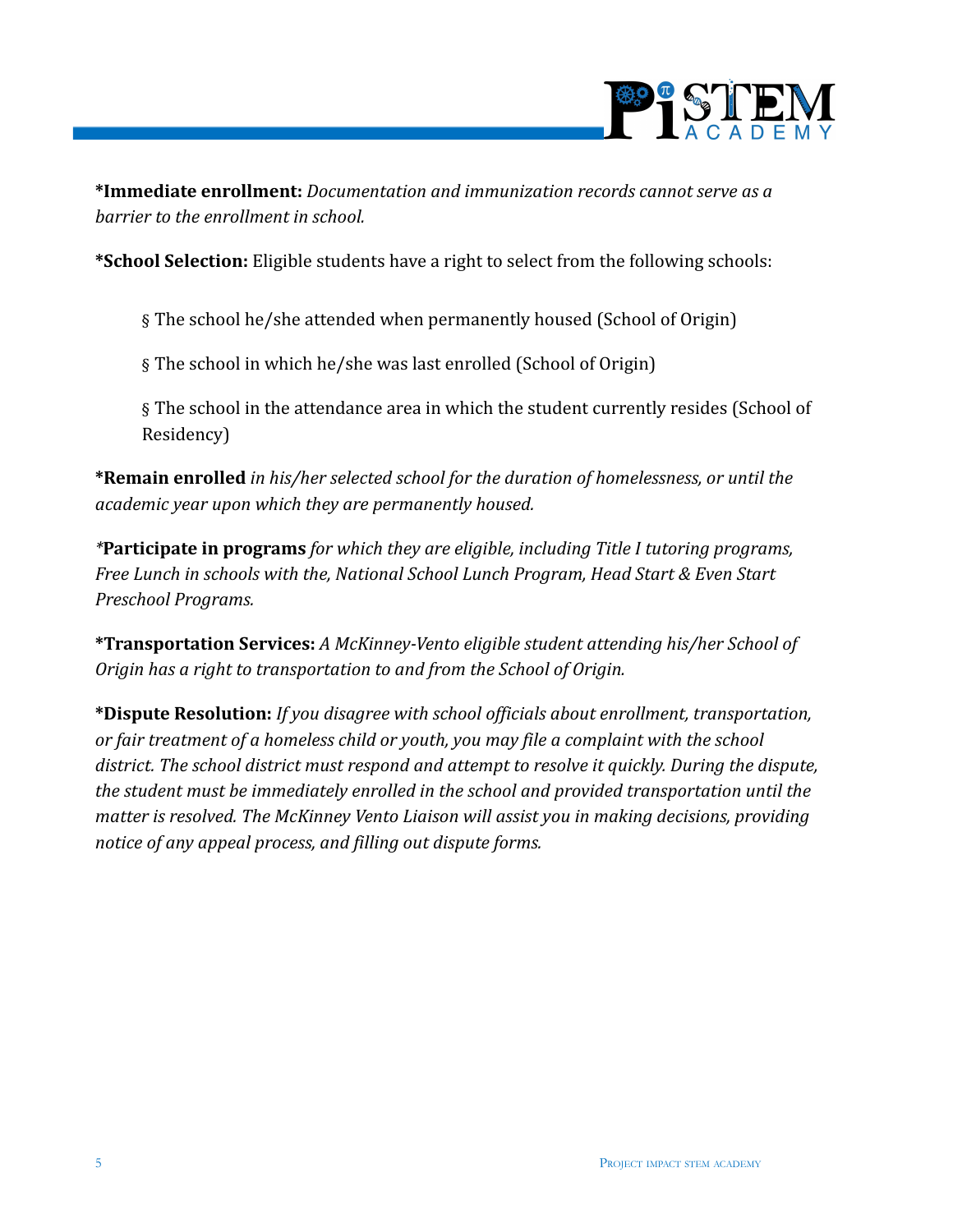

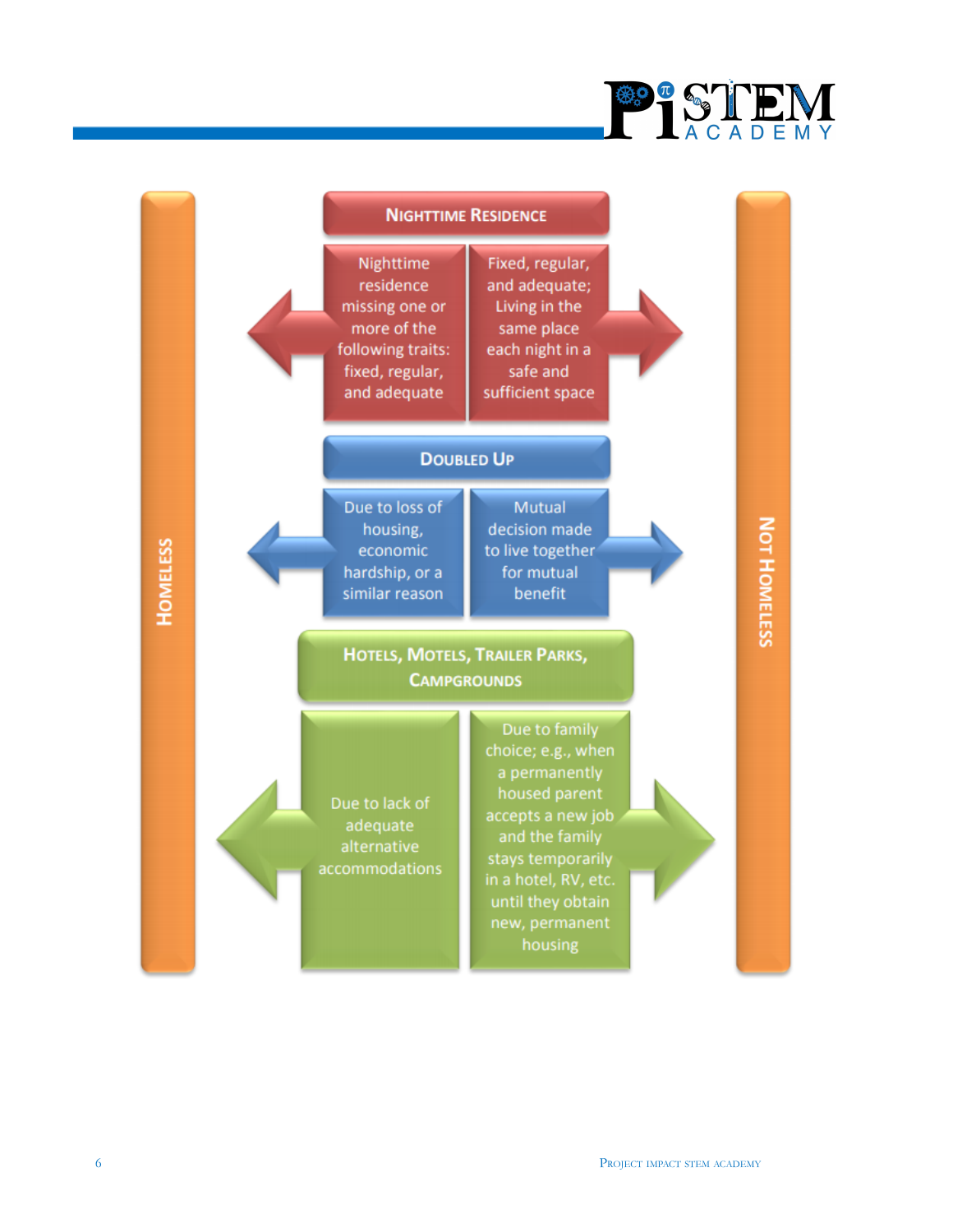